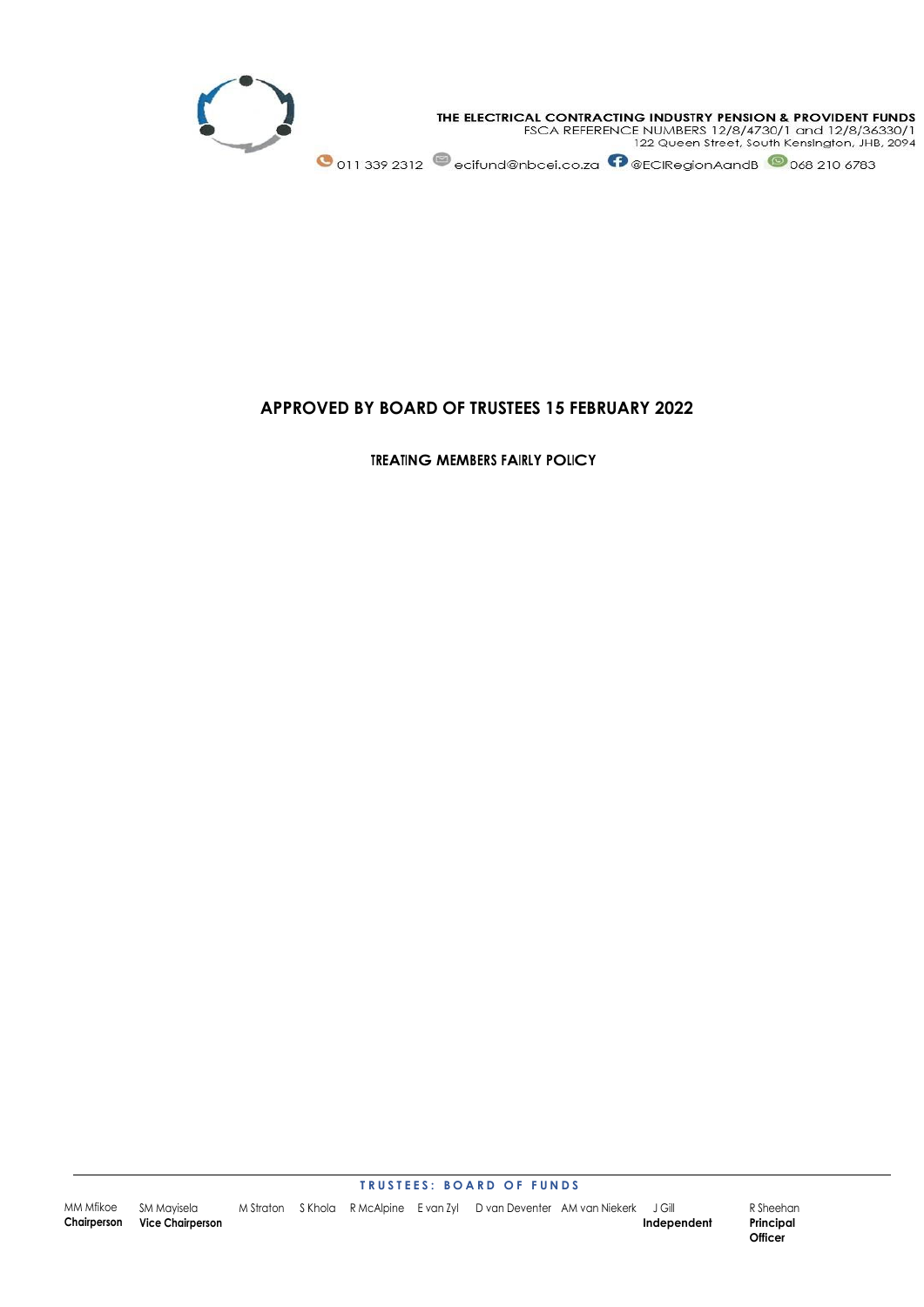

THE ELECTRICAL CONTRACTING INDUSTRY PENSION & PROVIDENT FUNDS<br>FSCA REFERENCE NUMBERS 12/8/4730/1 and 12/8/36330/1<br>122 Queen Street, South Kensington, JHB, 2094

O 011 339 2312 ecifund@nbcei.co.za ©@ECIRegionAandB © 068 210 6783

# **Contents**

| Ι.  |  |  |
|-----|--|--|
| 1.1 |  |  |
| 1.2 |  |  |
| 1.3 |  |  |
| 1.4 |  |  |
| 1.5 |  |  |
| 1.6 |  |  |
| 1.7 |  |  |
| 1.8 |  |  |
| 1.9 |  |  |
| 2.  |  |  |
| 2.1 |  |  |
| 2.2 |  |  |
| 2.3 |  |  |
| 2.4 |  |  |
| 2.5 |  |  |
| 2.6 |  |  |
|     |  |  |
|     |  |  |
|     |  |  |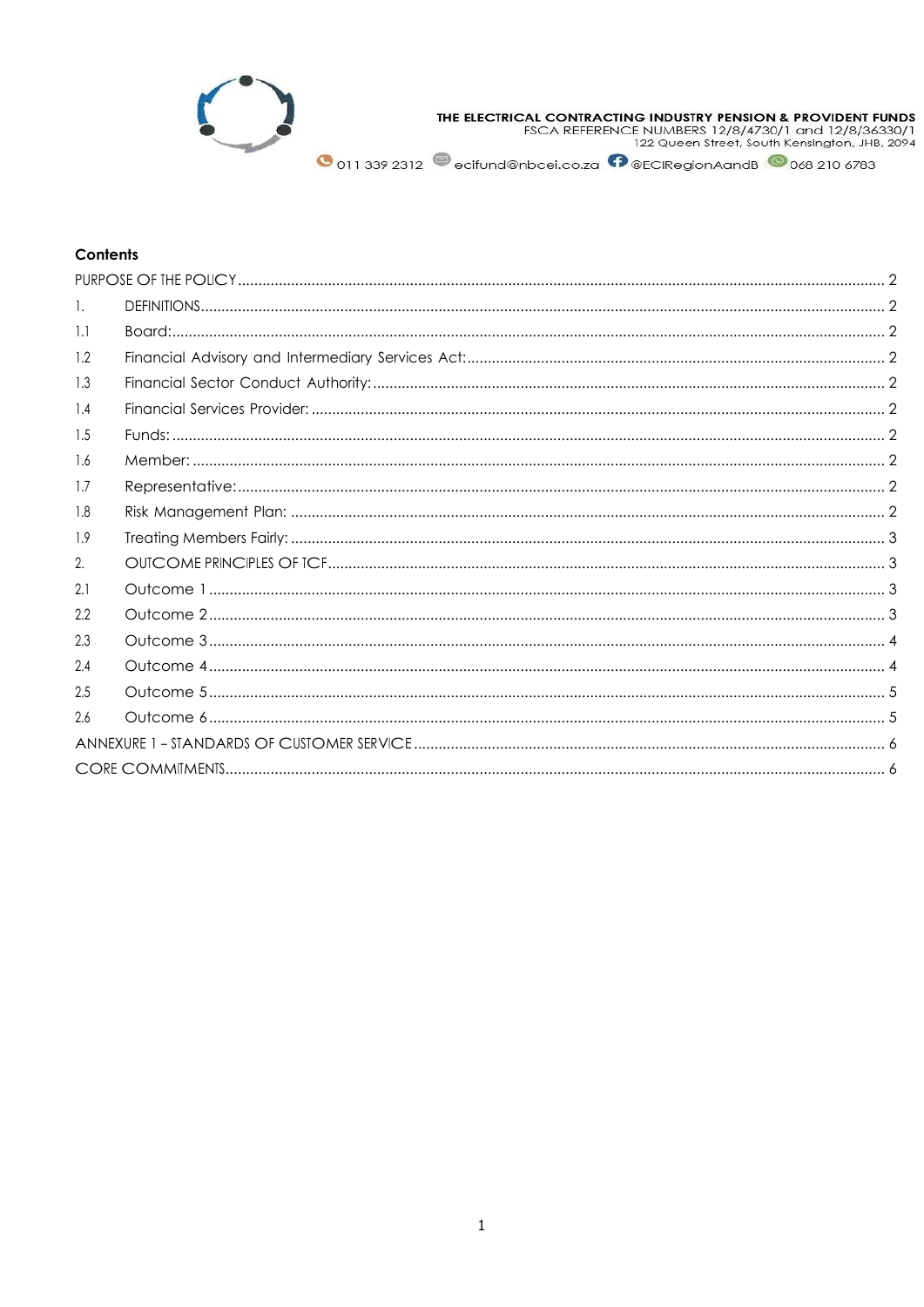

# **PURPOSE OF THE POLICY**

<span id="page-2-0"></span>The policy outlines the Funds' commitment to the Treating Customers Fairly outcomes based regulatory and supervisory approach (referred to as Members for the purposes of retirement funds) as a central operating philosophy.

# <span id="page-2-2"></span><span id="page-2-1"></span>1. **DEFINITIONS**

#### 1.1 **Board:**

A collective term referring to the individual Board structures of each Fund.

#### <span id="page-2-3"></span>1.2 **Financial Advisory and Intermediary Services Act:**

The Act (also known as "FAIS") was designed to protect consumers of financial products and services. The Act is applicable to any provider of financial services and its Representatives, including any person who gives financial advice or who provides an intermediary service.

### <span id="page-2-4"></span>1.3 **Financial Sector Conduct Authority:**

Under the "Twin Peaks" model of financial sector regulation, the Financial Sector ConductAuthority, or "FSCA", acts as a dedicated market conduct regulator. Its main objective is to protect financial Members through the supervision of market conduct. The FSCA was previously known as the Financial Services Board of South Africa, or "the FSB".

#### <span id="page-2-5"></span>1.4 **Financial Services Provider:**

Any person (including both natural and juristic persons) other than a Representative who furnishes advice or who furnishes advice and renders intermediary services. For the purposes of abbreviation,it can also be referred to as a "FSP".

#### <span id="page-2-6"></span>1.5 **Funds:**

Refers to the Electrical Contracting Industry Pension and Provident Funds.

#### <span id="page-2-7"></span>1.6 **Member:**

The term "Member" refers to a Member of the Funds and vice versa, who could potentially be vulnerable to unfair treatment by the Financial Services Industry.

### <span id="page-2-8"></span>1.7 **Representative:**

Any person, as defined by the Pension Funds Act, who renders a service to a Member on behalf ofthe Funds by means of an employment contract or mandate.

## <span id="page-2-9"></span>1.8 **Risk Management Plan:**

A Document stipulating the risk management framework, categories of foreseeable risks, estimating impacts and defining risk response methodologies. The document also outlines the Funds' risk assessment matrix.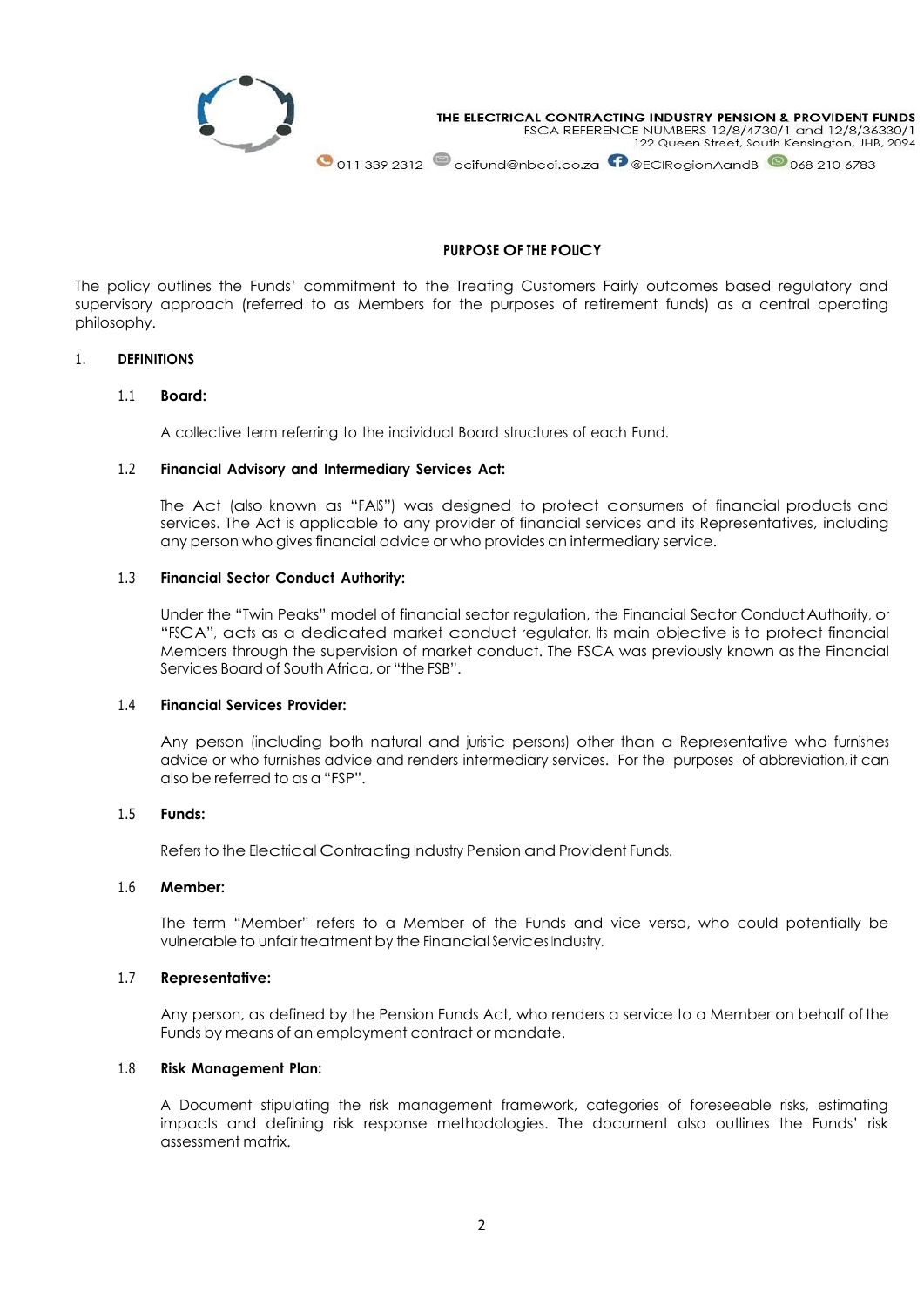

#### <span id="page-3-0"></span>1.9 **Treating Members Fairly:**

An outcomes based regulatory and supervisory approach designed to ensure that specific, clearly articulated fairness outcomes for financial services consumers are delivered by financial firms. For the purposes of abbreviation, these outcomes are also referred to as "TCF".

# <span id="page-3-1"></span>2. **OUTCOME PRINCIPLES OF TCF**

The six guiding outcomes of TCF are set out as follows:

#### <span id="page-3-2"></span>2.1 **Outcome 1**

**Members are confident that they are dealing with firms where the fair treatment of Members is central to the firm culture** - The Funds are confident that the Funds are managed and administeredin such a way that the fair treatment of Members and Beneficiaries is central to the Funds' culture.

<span id="page-3-3"></span>2.2 **Outcome 2**

**Products and services marketed and sold in the retail market are designed to meet the needs of identified customer groups and are targeted accordingly** -

- A. The Funds' and services are developed and administered to meet the needs and expectations  $of$ 
	- i. Members and former members of the Funds;
	- ii. Beneficiaries of Members or former members of the Funds;
	- iii. nominees or dependants of members or former members of the Funds;
	- iv. participating Employer(s) participating in the Funds; and
	- v. spouse or a former spouse of a member or former member of a Funds to

achieve the ultimate goal of providing appropriate retirement income.

- B. The Board undertakes not be influenced or induced by current or potential providers of financial products and services which may result in the products and services purchased by the fund be inappropriate or not offering value for money for the Funds, its members and beneficiaries;
- C. Complaints and service call data are considered in assessing the suitability of the products, investments or services provided to members and/ or beneficiaries;
- D. Bundling of products and/ or services, or excessive incentives to funds may lead to inappropriate or unnecessary products or services and are avoided unless it adds value to the Members;
- E. The Board undertakes to ensure that the retirement products provided by the Funds are appropriate after considering the needs and risk profile of the Members and Beneficiaries;
- F. The Board understands and monitors the risks of the Funds products/ investments offered by the Funds.
- G. The Board ensures that Members and Beneficiaries have sufficient information to make an informed decisions regarding the Members retirement income options.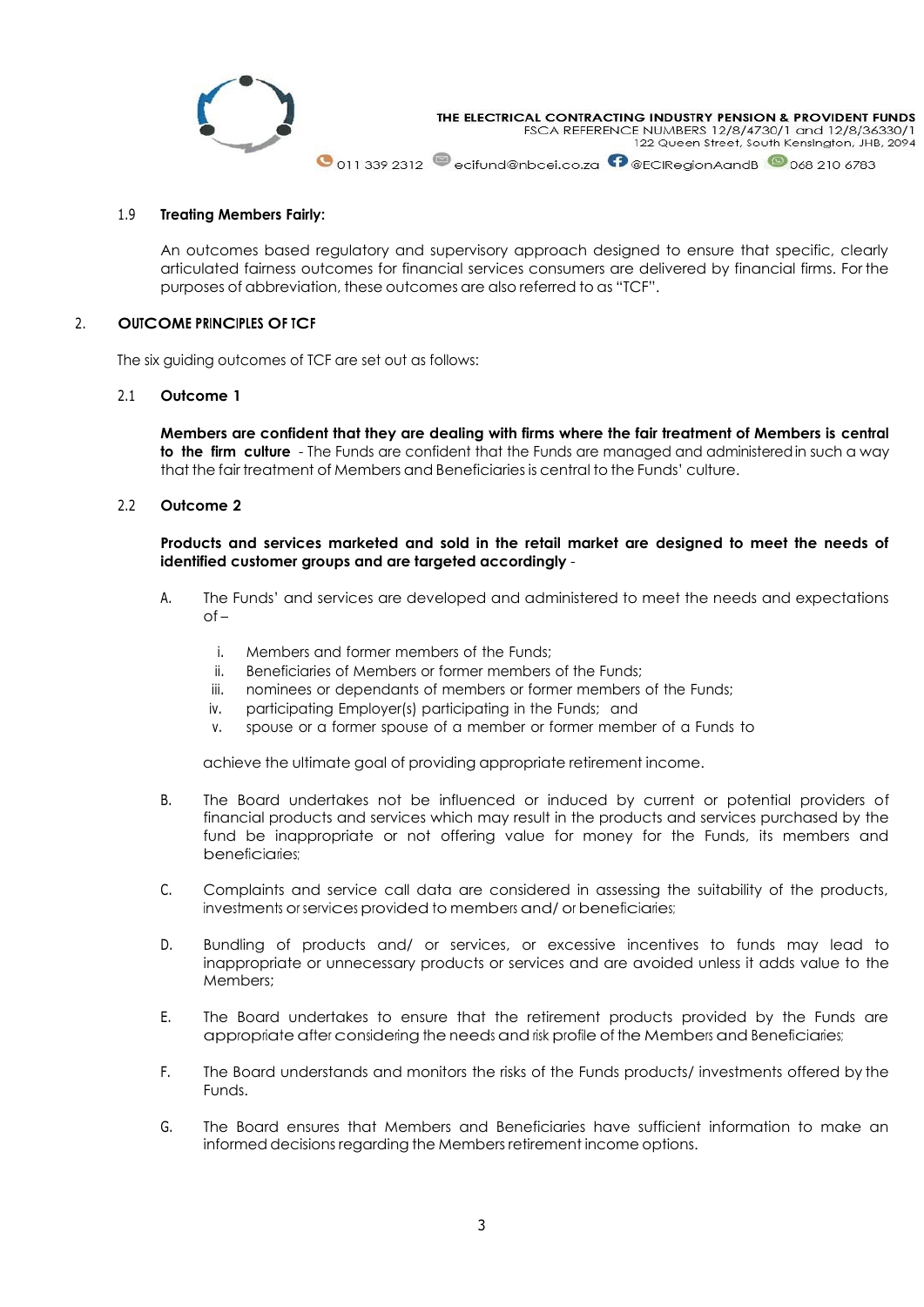

H. Surveys on the needs of Members and Beneficiaries will be done to ensure that the services provided meet the needs of the members and beneficiaries and shall not be conducted by consultants and intermediaries to avoid conflict of interest.

# <span id="page-4-0"></span>2.3 **Outcome 3**

**Members are given clear information and are kept appropriately informed before, during and afterthe time of contracting -** Members and Beneficiaries receive clear and appropriate information regarding the Funds, retirement benefits and the operations of the Funds when joining and regularly during their membership of the Funds which includes at least the following – when joining the Funds, Members are provided with appropriate information regarding the Funds:

- A. sufficient information and if necessary, advice to ensure that Members and Beneficiaries understand the type of fund, e.g., DB, DC, pension or provident fund, and how the benefits relating to the type of fund will influence their ultimate benefits;
- B. timeous and appropriate information as and when important events or changes take place;
- C. the Funds ensure that Members and Beneficiaries receive
	- i. annual benefit statements.
	- ii. information regarding the process that must be followed in terms of the rules and thePFA (the Pension Funds Adjudicator) to lodge an enquiry or complaint.
	- iii. information provided is current and appropriate;
	- iv. information is clear and understandable;
	- v. the risks of the relevant investment products invested into;
	- vi. fees, costs and charges in respect of Members Funds savings;
	- vii. the long-term impact for not preserving and the income tax impact where a member intends to withdraw from the Funds:
	- viii. the late or non-payment of contributions; and
	- ix. any change in policy or legislation that might have an impact on their retirementsavings.

### <span id="page-4-1"></span>2.4 **Outcome 4**

**Where Members receive advice, the advice is suitable and takes account of their circumstances** - Where the Board and/ or Members of the Funds receive advice, the advice is suitable and takes account of their respective circumstances. The Boards must -

- A. ensure that the intermediaries appointed are, where applicable, appropriately licensed, understand the products and have sufficient expertise;
- B. ensure that they understand the risks of products and receive sufficient information on the possible risks involved before taking a decision;
- C. request and verify whether the advisor receives any incentives from the service provider for selling a specific product and whether there are similar products in the market to be compared to; and
- D. ensure that the product is suitable for the needs of the Funds and its Members.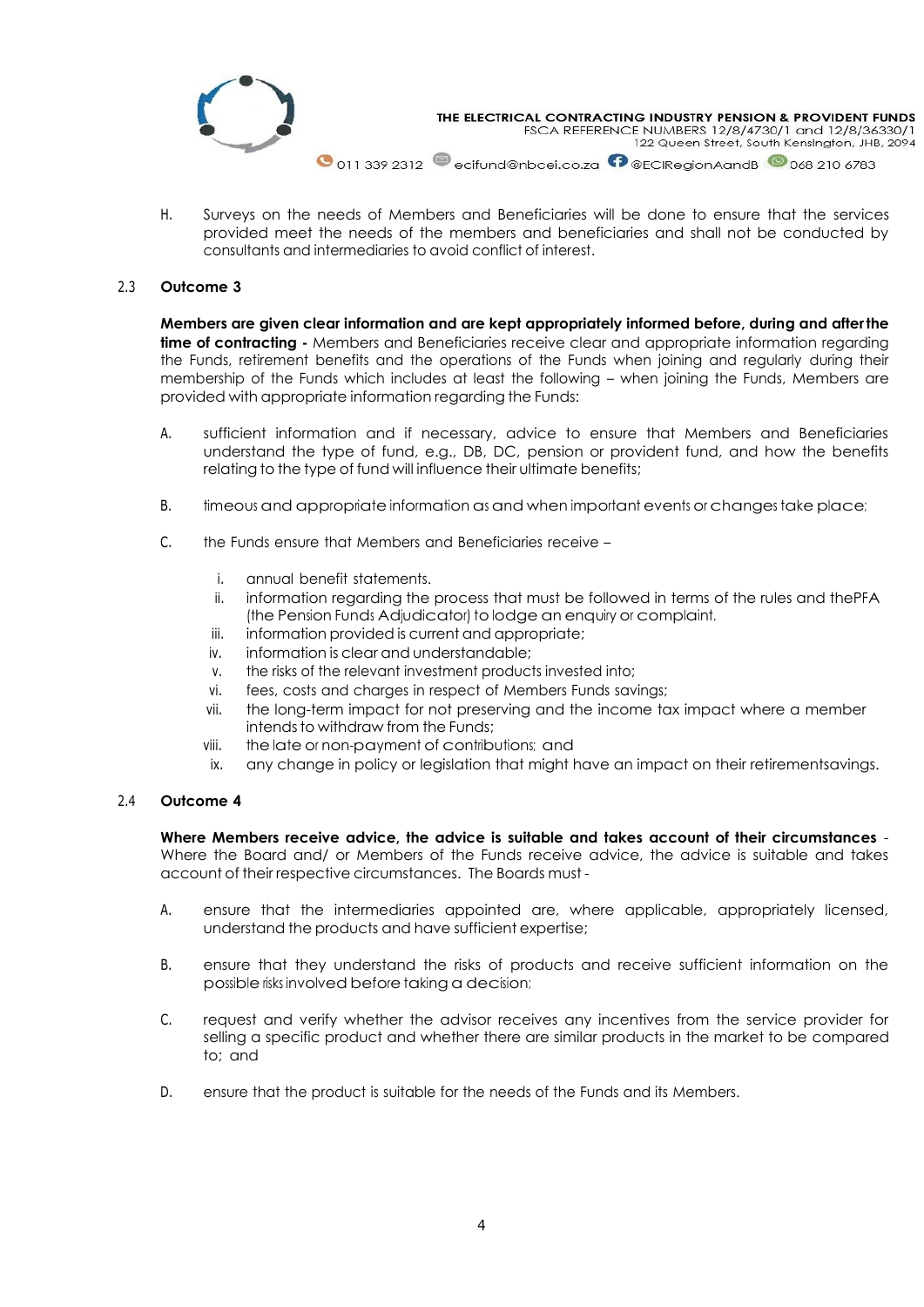

## <span id="page-5-0"></span>2.5 **Outcome 5**

**Members are provided with products that perform as firms have led them to expect, and the associated service is both of an acceptable standard and what they have been led to expect.** The Funds provide products and benefits which perform in a manner that meets the needs and reasonable expectations of Members. The Board ensures that -

- A. current products and services are regularly reviewed for suitability and obtains information about new products and service providers;
- B. Members know what the costs, fees and expenses relating to the Funds are and how it impacts their ultimate benefits; and
- C. products and benefits offered to Members and Beneficiaries are meeting the objectives of the Funds in providing benefits that meets Member's needs.

# <span id="page-5-1"></span>2.6 **Outcome 6**

**Members do not face unreasonable post-sale barriers to change product, switch provider, submit a claim or make a complaint** -

- A. Funds and Members do not face unreasonable barriers to submit a claim or make a complaint.
- B. The Board has developed and implemented an appropriate complaints management process.
- C. The complaints management process endeavours not to frustrate complainants due to insufficient resources or ineffective processes.